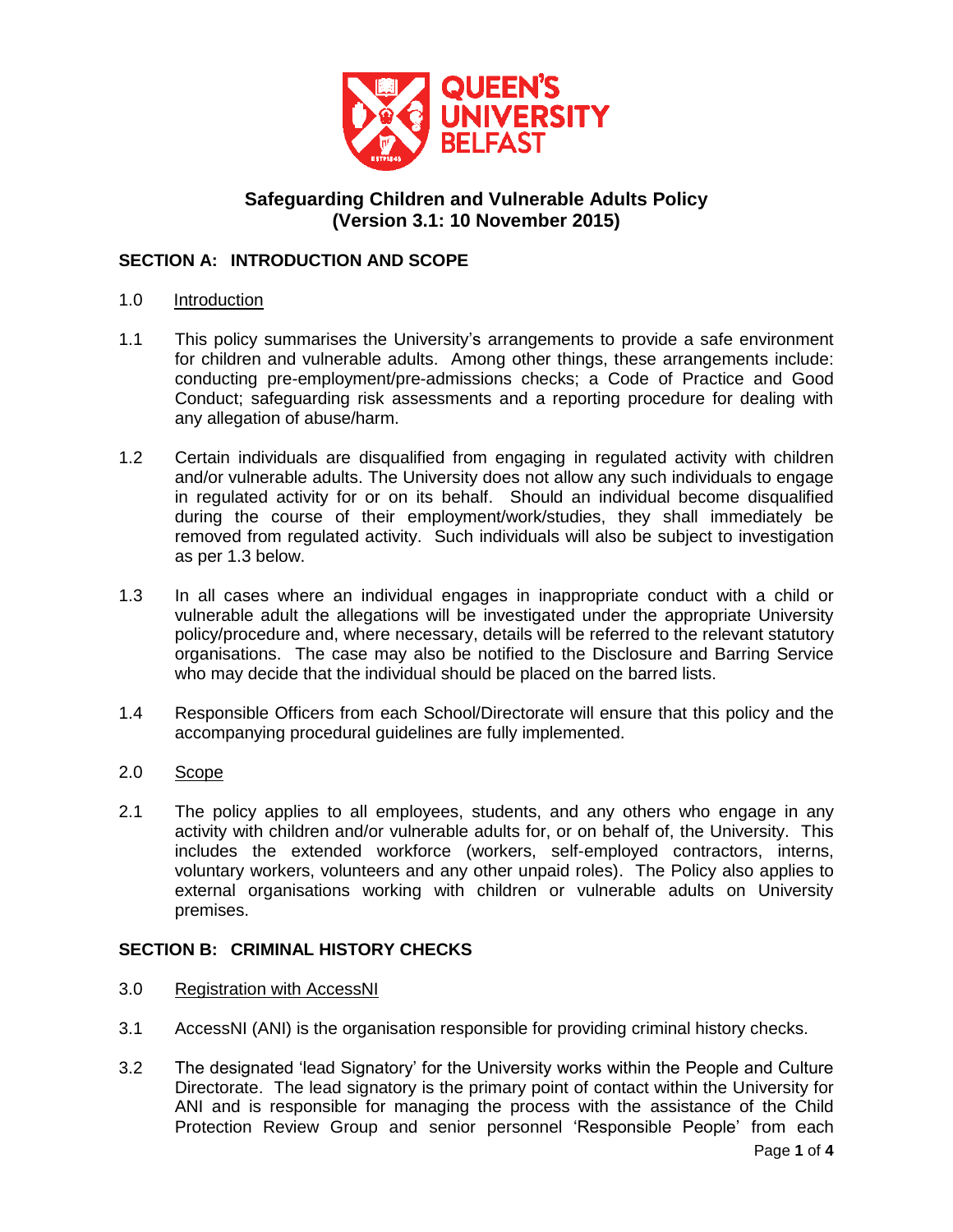School/Directorate. Counter signatories are members of staff who are registered with AccessNI to request criminal history checks on behalf of the University. Each School/Directorate/Office maintains and regularly reviews the number of counter signatories in place to ensure they can process the required number of checks.

#### 4.0 Checking Prior to Commencement of Work/Studies

- 4.1 Those who wish to engage in regulated activity are checked as follows:
	- a) Enhanced Disclosure Certificates (EDCs) are requested for all United Kingdom or Republic of Ireland (UK/ROI) applicants and for all non-UK/ROI applicants who have resided in the UK for longer than 30 consecutive days in the previous five years.
	- b) Non-UK/ROI staff/students etc. are required to source a 'Certificate of Good Conduct' (CoGC) from the embassy of their home country.
	- c) All persons who have resided in any other country for one complete year are required to source a CoGC from the Embassy of the country in which they lived.
- 4.2 If a criminal history check indicates that an individual is barred from engaging in regulated activity with the relevant workforce, the offer of employment/work or studies will be withdrawn.
- 4.3 All other information disclosed on an application form, an EDC or a CoGC, which has not resulted in a barring decision, are considered under the University's policy on the Recruitment of Ex Offenders (staff) or the Admission of Applicants with a Criminal Record procedure (student applicants), or any other relevant University policy/procedure. Where no such policy exists the principles of the policies listed are applied.
- 5.0 Requirement to Advise the University of Changes to Disclosure Information
- 5.1 Employees and the extended workforce
- 5.1.1 Candidates holding offers of employment/work/service provision are required to advise the University of any change to the 'unspent conviction' information disclosed on their application form prior to taking up their position.
- 5.1.2 Post recruitment, all employees are contractually required to advise their Director/Head of School and HR Business Partnering, in writing and without delay, of any change to this information. In addition individuals who engage in regulated activity must also advise their Director/Head of School and HR Business Partnering, in writing and without delay, of any convictions, cautions, informed warnings and diversionary youth conferences, which are not protected, that arise after their criminal history check. They must also advise if they are, or have been, the subject of any criminal investigations or have any prosecutions pending.
- 5.1.3 Those who are part of the extended workforce (including; workers, self-employed contractors, interns, voluntary workers, volunteers and any other unpaid roles) that carry out regulated activity for the University, must advise the relevant Director/Head of School of any convictions, cautions, informed warnings and diversionary youth conferences which are not protected that have arisen since their criminal history check. They must also advise the relevant Director/Head of School if they are, or have been, the subject of any criminal investigations or have any prosecutions pending.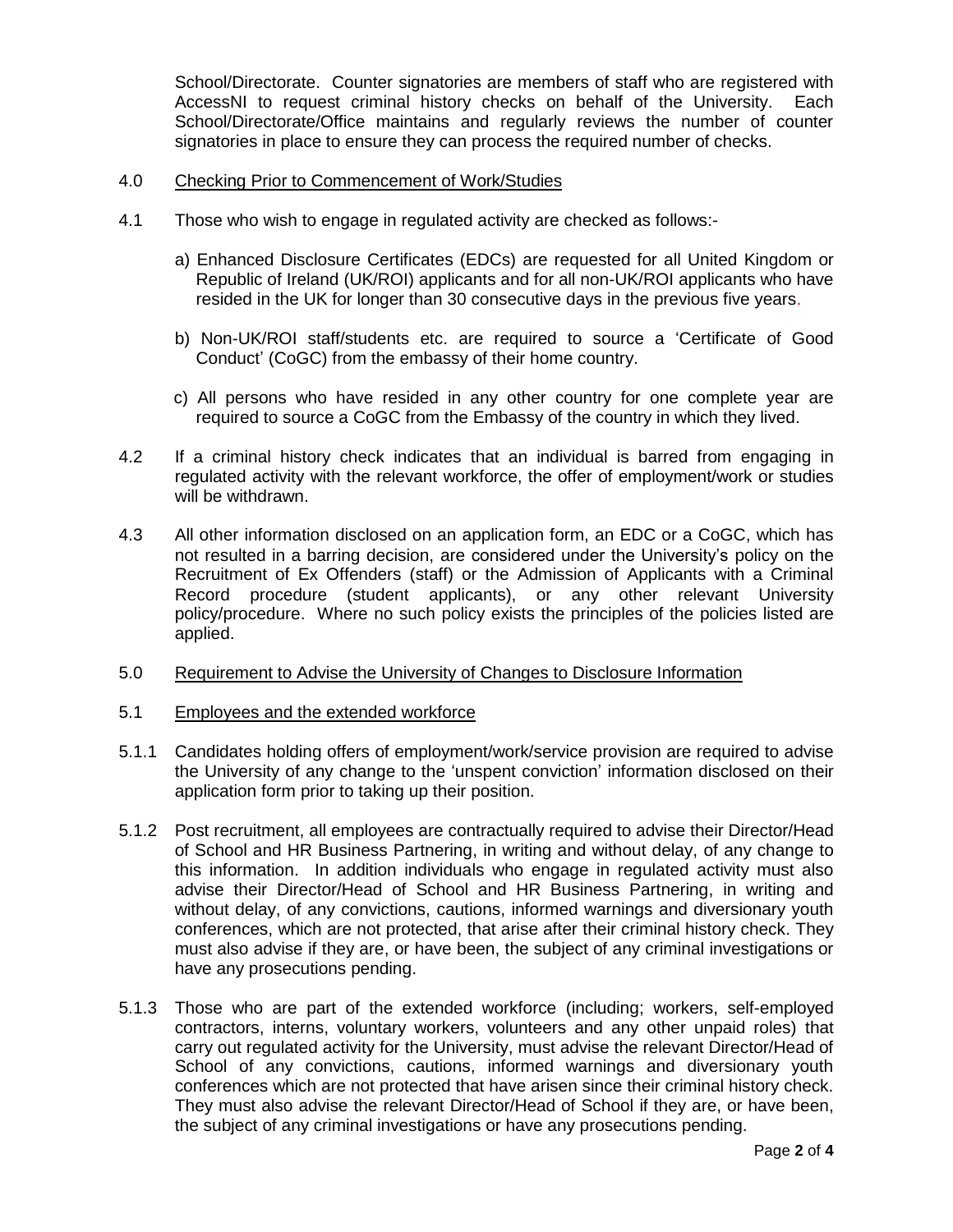- 5.1.4 Employees and the extended workforce that engage in regulated activity are required to self-declare any changes to their disclosure information on an annual basis. This exercise is undertaken by the School/Directorate through/for which they engage in regulated activity.
- 5.1.5 All declarations will be considered under the relevant University Policy/Procedure (see Guidelines).
- 5.1.6 Failure to declare any changes to criminal history may result in an investigation under the relevant University Policy
- 5.2 Students

l

- 5.2.1 Applicants, whose degree programme involves engaging in regulated activity, are required to inform the Head of Admissions and Access Service<sup>1</sup> in writing of any convictions, cautions, informed warnings and diversionary youth conferences, which are not protected. They must also advise if they are, or have been, the subject of any criminal investigations or have any prosecutions pending. The applicant must advise the Head of the Admissions and Access Service of any changes to the information they disclosed, or changes to the information contained on their enhanced check, in writing and without delay, prior to admission to the University. Applicants to all other degree programmes are required to disclose relevant items (please refer to the Admission of Applicants with a Criminal Record Procedure) to the Head of the Admissions and Access Service. If they acquire a relevant item on a criminal record after applying, but before admission to the University, they must advise the Head of Admissions and Access Service of any such changes in writing and without delay.
- 5.2.2 Post admission, students who engage in regulated activity (for the duration of the regulated activity) are required to inform their Head of School and the Director of Academic and Student Affairs in writing, without delay, of any new convictions, cautions, informed warnings and diversionary youth conferences which are not protected that arise after their criminal history check. They must also advise if they are, or have been, the subject of any criminal investigations or have any prosecutions pending which arise after the date of admission and before graduation. Students on all other degree programmes must disclose allegations of criminal activity (as per the Conduct Regulations), that arise after the date of admission to the University and before graduation, to their Head of School and the Director of Academic and Student Affairs in writing, without delay.
- 5.2.3 Students engaging in regulated activity must complete an annual self-declaration form to confirm any changes to their disclosure information. This exercise is undertaken by the School/Directorate through/for which they engage in regulated activity.
- 5.2.4 All declarations will be considered under the relevant University Policy/Procedure (see Guidelines).
- 5.2.5 Failure to declare any changes to criminal history may also result in investigation under the relevant University Policy.

<sup>1</sup> Or the relevant School contact for Schools that process their own EDC applications.